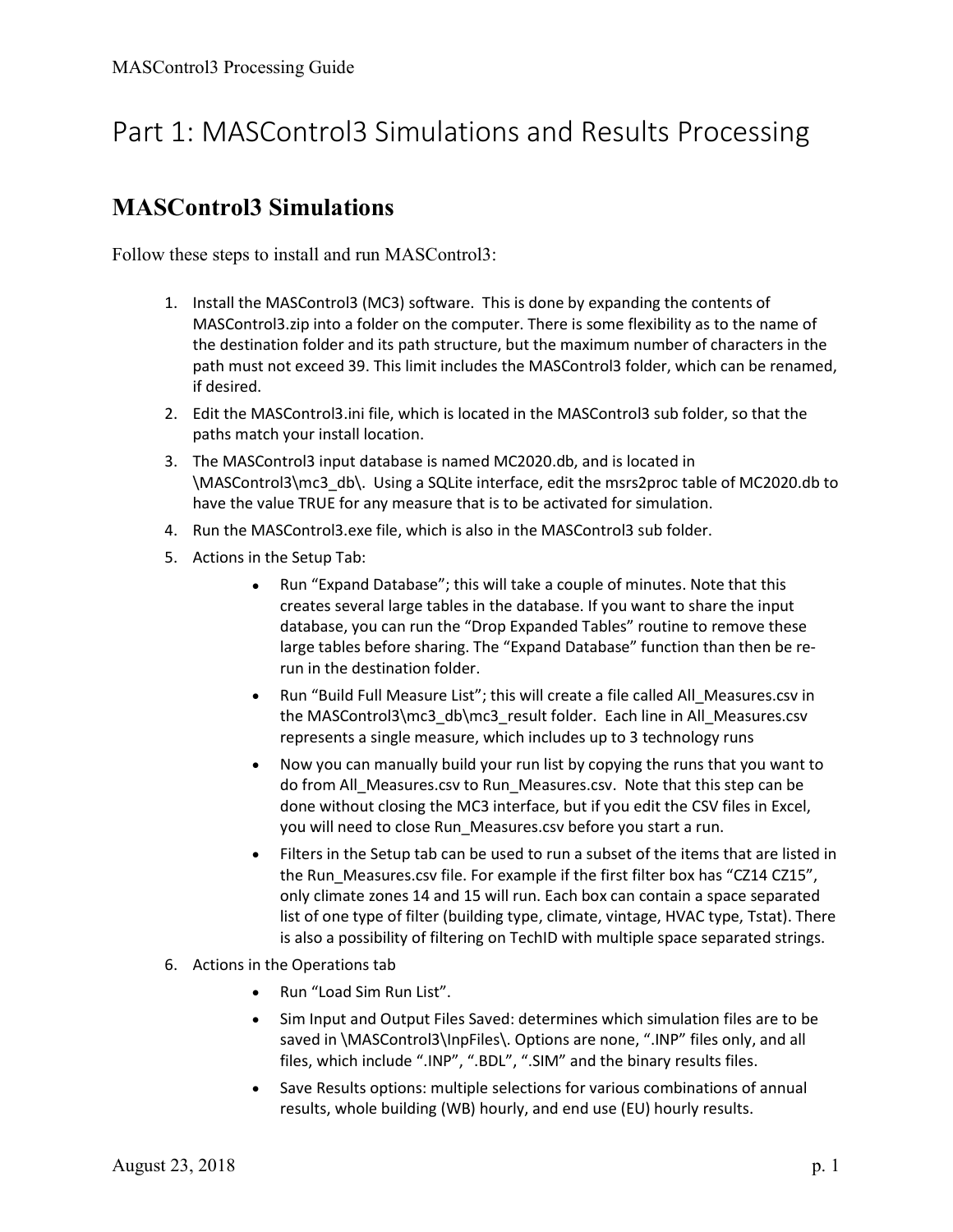- Load Only Missing Runs prevents re-running simulations for cases where results already exist in the database.
- Show Run List makes full run list appear in the display window below when "Load Sim Run List" is pressed.
- "Run Simulations" starts the loaded simulation set.
- "Stop Simulations" interrupts a running simulation set. There will be a delay after pressing the button while the current simulation completes.
- 7. Results will go into the file \MASControl3\mc3\_db\MC2020\_results.db. A different file can be used for results, but the alternate name must be entered in the MASControl.INI file or in the Setup tab.
- 8. The simulations are complete when the status scroll box indicates "Simulation Complete". If any simulations did not succeed, the status scroll box will indicate "Failed" for those simulations, and the "Failed" line in "Run Status" will show the number of failed runs. A list of failed runs will also appear in the MASControl3.log file in the MASControl3 folder.
- 9. Results can be viewed by examining the SQLIte MC2020.db file.
	- Use the free "DB Browser for SQLite" interface or use your favorite database browser compatible with SQLite.
	- Results are written to one or more tables for annual results, hourly whole building results, and hourly end use results. Single family building results are written to separate tables because of the use of two sets of energy meters for that prototype.

## Results Processing

The MC3 program creates all the initialized prototype results and individual technology results that are needed to determine measure energy impacts. These simulation results must be processed to determine measure energy impacts and converted into a format compatible with the ex ante database. The DEER team has chosen to do this processing in the PostgreSQL database that houses the Ex Ante database. The processing could also be done within SQLite using a SQLite programming interface such as SQLite Java or SQLite Python or in other database servers.

The database used to process the simulation results must contain the annual and hourly data tables created by MC3, along with a number of support tables used to calculate the peak period demand values and weighted results. As the commercial building and residential building processing require different sets of support tables and processing steps, it is recommended that MC3 be used to create either commercial building results or residential building results in a single session.

For the commercial buildings, the following tables must be transferred from the SQLite results database created by MC3 to the processing database:

- sim\_annual; this table contains the annual simulation values and has a primary key of building type, vintage, location and HVAC type,
- sim hourly wb; this table contains the hourly whole-building electric demand values determined by the simulation, with a primary key of building type, vintage, location, HVAC type and day number. Each row contains the demand values for each hour of the day number.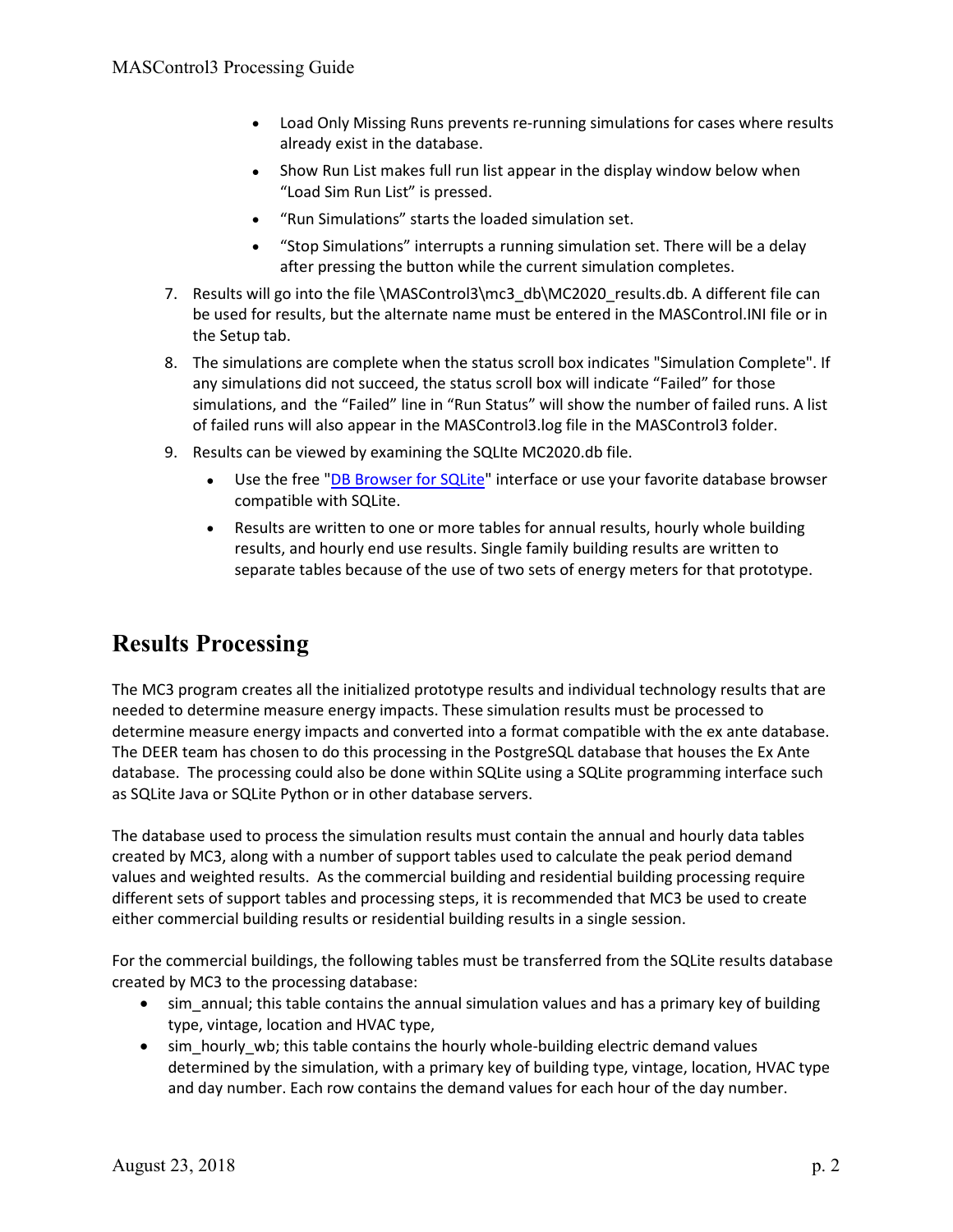#### MASControl3 Processing Guide

• sim hourly eu; this table, when utilized by the measure definition, contains the demand values for an end-use, such as lighting or equipment. The format is the same as the whole-building hourly demand table.

The simulation results created by MC3 for single-family buildings are written to different data tables, as they contain information for the one-story prototype and the two-story prototype separately, so that the results can be weighted by the typical number of stories. For simulations that include the singlefamily building type, these additional data table must be transferred to the processing database:

- sfm annual; this table contains the annual simulation values for two meters and has a primary key of building type, vintage, location and HVAC type,
- sfm hourly wb; this table contains the hourly whole-building electric demand values for two meters, with a primary key of building type, vintage, location, HVAC type and day number. Each row contains two sets of the demand values for each hour of the day number.
- sfm hourly eu; this table, when utilized by the measure definition, contains the demand values for an end-use for each of two meters, such as lighting or equipment. The format is the same as the whole-building hourly demand table.

In addition to the tables from the SQLite results database, the following tables are needed to support the results processing. An SQL version of these tables can be found in the support documents.

#### Support tables for Commercial Building processing:

- Measure Definition table (curr\_msr\_mat)
	- This table defines which technologies are involved in a measure definition for a specific building type, vintage, location and HVAC type. The specified technologies include the pre-existing, code/standard and measure technology. The table is created by MC3 when a set of measures are loaded into the MC3 program and can be found in the MC3 main database (i.e. not the results database). Note: if only a subset of the measures that are enabled in the MC3 database are actually simulated, the measure definition table used in post-processing should be edited to only include the measures being processed.
- Peak Period Specification (peakperspec), This table specifies the first day of the three-day heat wave used for the determination of peak demand values. The table lists the first day for each of the 16 climate zones used in the DEER data development.
- Vintage Weights (wts com vintage) This table lists the commercial building stock area by utility, building type, location, building vintage and era. These data are used to create the standard vintages (old, median, recent and new) from more detailed vintages used in the simulation results development.
- Location Weights (wts\_com\_loc) This table list the building stock by utility, building type, location and vintage. The table can be created from the wts\_com\_vintage table by summing across all vintages for each era and by assigning the vintage weights for the 2020 vintage to the "new" era . The location weights table is used to create the IOU-territory location results based on the results for the individual climate zones.
- Building Weights (wts\_com\_bldg)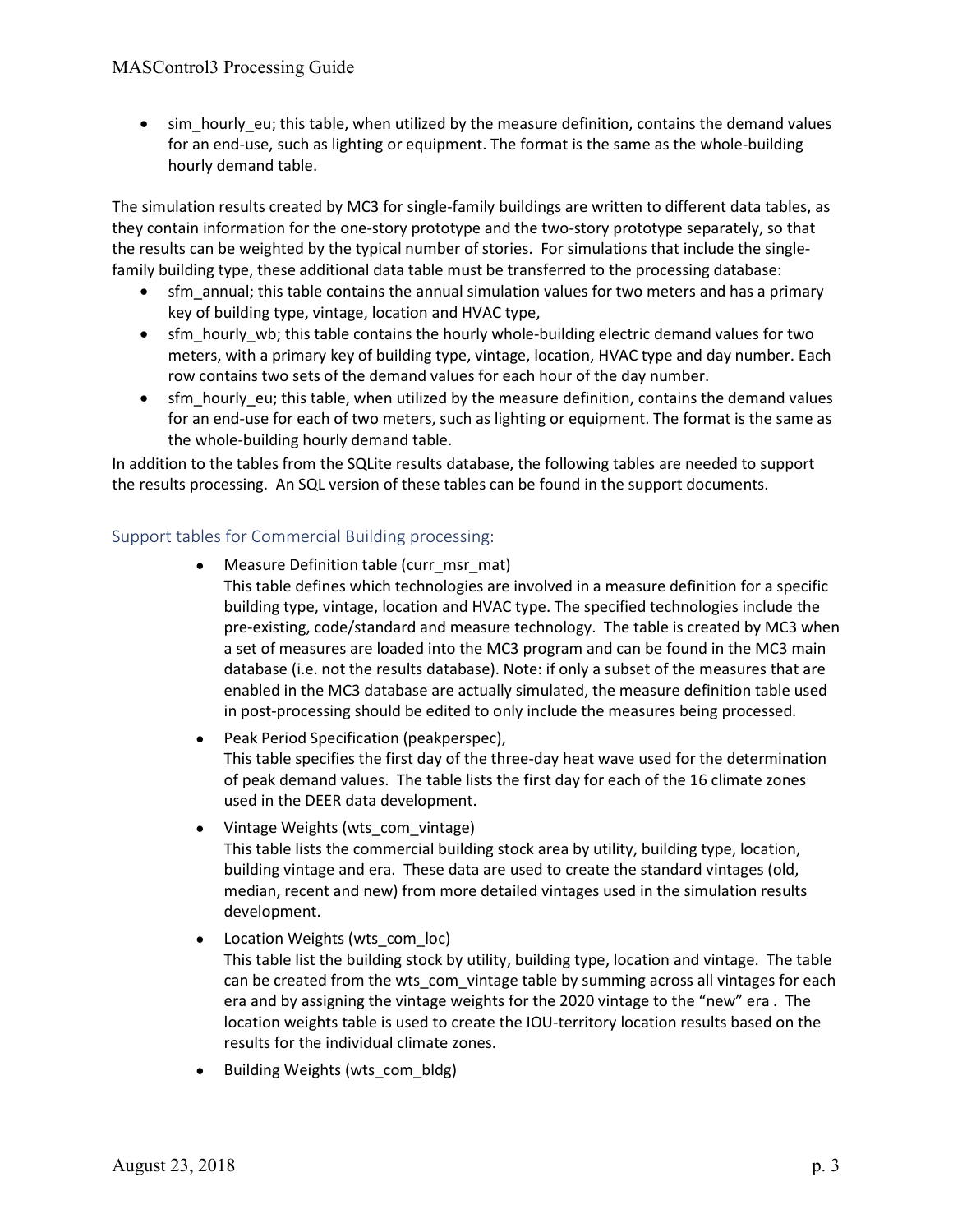Similar to the location weights table, this table is created from the vintage weights table by summing across all vintages for each era and adding an IOU territory location as well. The table is used to create the "Com" building type from the individual building type results.

• Optional Cross-Measure Weights (wts\_com\_bldg) As with previous versions of DEER, some measures are created by weighting the results of other measures. This table specifies the new MeasureID, the existing EnergyImpactIDs that make up the new measure and the weights associated with the existing energy impacts.

#### Support tables for Residential Building processing

The residential simulation results processing requires a version of all of the support tables described for the commercial building processing as well as the following support tables:

- a. Thermostat Weights (reststatwt) To capture occupant diversity and simulate the targeted annual heating and cooling consumption in residences, each prototype utilizes five thermostat schedules. The results from each of the five thermostat scenarios are weighted together to arrive at the typical energy consumption. The thermostat weights vary by building type, location, vintage and thermostat scenario.
- b. Single-Family Stories Weights (NumStor)

This table specifies the average number of stories for single-family prototypes by location and building vintage. These data are used to weight the simulation results from the two-story residence and the one-story residence into the typical number of stories for the simulation location and vintage.

- c. Number of Buildings (NumBldgs) The simulation results from MC3 are based on multiple dwellings, typically set at differing orientations to capture the average solar impacts on the building energy use. The results must be normalized by dividing the results by the appropriate number of dwellings. This table is utilized by the processing queries to normalize the results.
- d. HVAC Weights (wts res hvac) Some measures, such as shell insulation and duct leakage measures, are simulated for multiple HVAC systems. The results for each HVAC type are weighted together to create the impacts for a typical HVAC system. This table assigns weights to each residential HVAC type by utility, building type and location.

After the SQLite results database tables and measure definition table are transferred to the processing database and the support tables are created, processing the results into measure savings and weighted measure savings involves the application of a number of queries in a specific order. Each query creates new data sets that can be inspected to verify expected results. An example of these queries for both commercial and residential processing can be found in the support documents.

#### Steps for Processing Commercial Simulation Results

The following steps should be followed in order to develop the final measure savings values. The queries can be found in the support documents.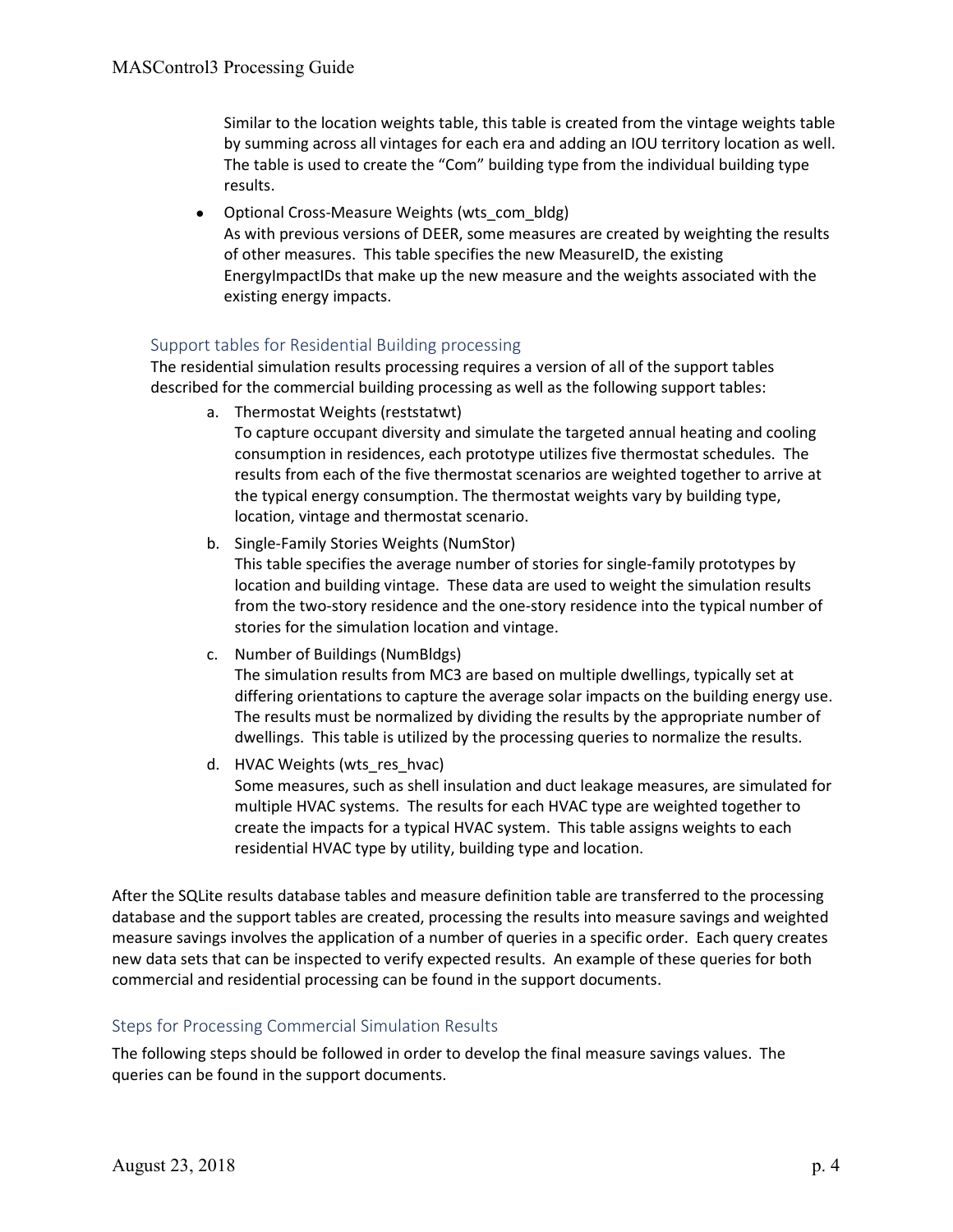- 1. Create Peak Period values (P1-CreateSimPeakTable) For each record in annual results table, a peak period value is determined from the hourly results table and the peak period definition table. The result of this query is a new table (sim peakper) with the peak period demand value for each of the primary keys in the annual results table. Note: for large data sets, this process can take a few minutes.
- 2. Create Measure Impacts (P2-Calc\_MsrImpacts) This query uses the measure definition table, the annual results table and the peak period demand table created in step 1 to determine the above pre-existing and above code/standard energy impacts for the measure. The result of this query is a new table (meas\_impacts) with end-use impacts for all measures in the measure definition table and each combination of building type, vintage, location and HVAC type in the results files.
- 3. Create Vintage-weighted Results (P3-VintMult, P4-SimVint) These queries use the newly created meas impacts table and the vintage weights table to create the vintage-weighted results. The first query creates a table of results based on the meas impacts table multiplied by the associated weight. The second query sums the values from the temporary table and creates a new table of measure impacts (meas impacts wtd).
- 4. Create Location-weighted Results (P5-LocMult, P6-SumLoc) These queries use the newly created meas\_impacts\_wtd table and the location weights table to create the location-weighted results. The first query creates a temporary table of results based on the meas\_impacts\_wtd table multiplied by the associated weight. The second query sums the values from the temporary table and adds the data to the meas impacts wtd table.
- 5. Create Building-weighted Results (P7-BldgMult, P8-SumBldg) These queries use the meas\_impacts\_wtd table and the building weights table to create the building-weighted results. The first query creates a temporary table of results based on the meas impacts wtd table multiplied by the associated weight. The second query sums the values from the temporary table and adds the data to the meas impacts wtd table.
- 6. Create the Ex-Ante formatted Results (P9-roundDEER) This query takes data from the meas impacts wtd table and formats the data using threesignificant digits for energy impacts. This query also adds impact load shape information when appropriate, either by specifying it directly or by linking to a table that has impact profile specifications by MeasureID.

#### Steps for Processing Residential Simulation Results

Before the processing steps described above for commercial buildings can be executed with residential results, the hourly and annual data must first be weighted for the thermostat scenarios and, for singlefamily buildings, for the number of stories. The following steps should be followed in order prior to the steps described above to develop the final measure savings values. The additional queries can be found in the support documents.

1. Weight the Annual Results (R1-WtTstat-Annual)

The five thermostat scenarios associated with every residential simulation result in five separate sets of both annual and hourly results. These results must be weighted together to create the typical thermostat scenario. Also, results from two meter for the single-family building type must be weighted to create the results for the typical number of stories for each location and vintage.

This query uses the thermostat weights table and the number of stories table along with the two annual results table to create a single temporary table that has multi-family and mobile home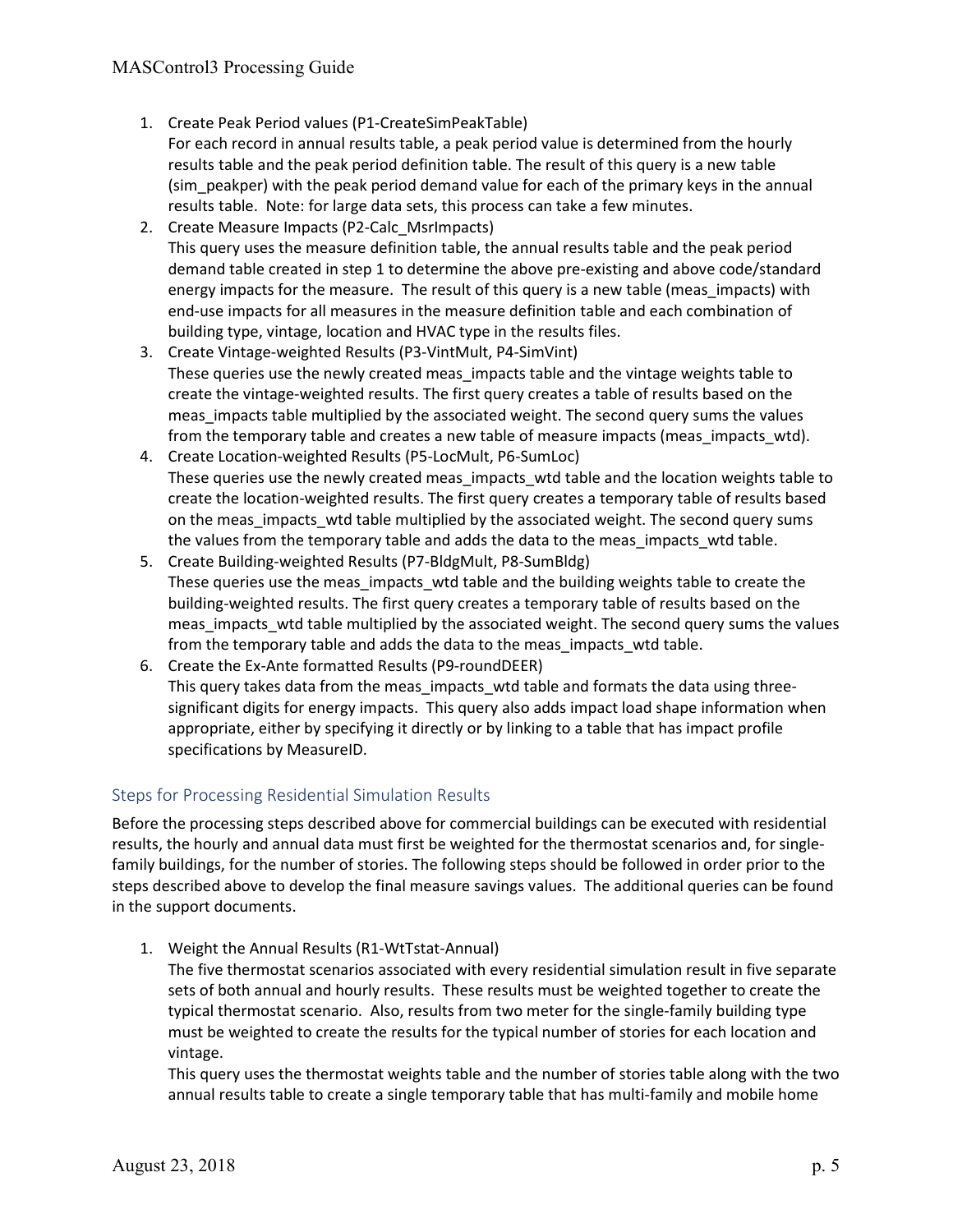results multiplied by the appropriate thermostat weights and has single-family result multiplied by the thermostat weights and adjusted for the number of stories.

- 2. Weight the Hourly Results (R2-WtTstat-HourlyWB) This query performs a similar function of the previous query, only on the hourly results tables instead of the annual results tables. A single temporary table is created that has the results for all building types multiplied by the thermostat weight and adjusted for number stories. Note: for large data sets (e.g. when processing many measures), this process can take a few hours.
- 3. Create the Thermostat weighted Annual Results (R3-SumTstat-Annual) This query sums the records in the temporary table created under step 1 to create a new results table (sim\_annual\_wtd) containing results that are the weighted by thermostat scenario and adjusted for number of stories.
- 4. Create the Thermostat weighted Hourly Results (R4-SumTstat-HourlyWB) This query sums the records in the temporary hourly results table created under step 2 to create a new results table (sim hourly wb wtd) containing results that are the weighted by thermostat scenario and adjusted for number of stories.

Once these steps are completed and verified, the standard processing described for commercial buildings can be applied to the new residential annual and hourly results.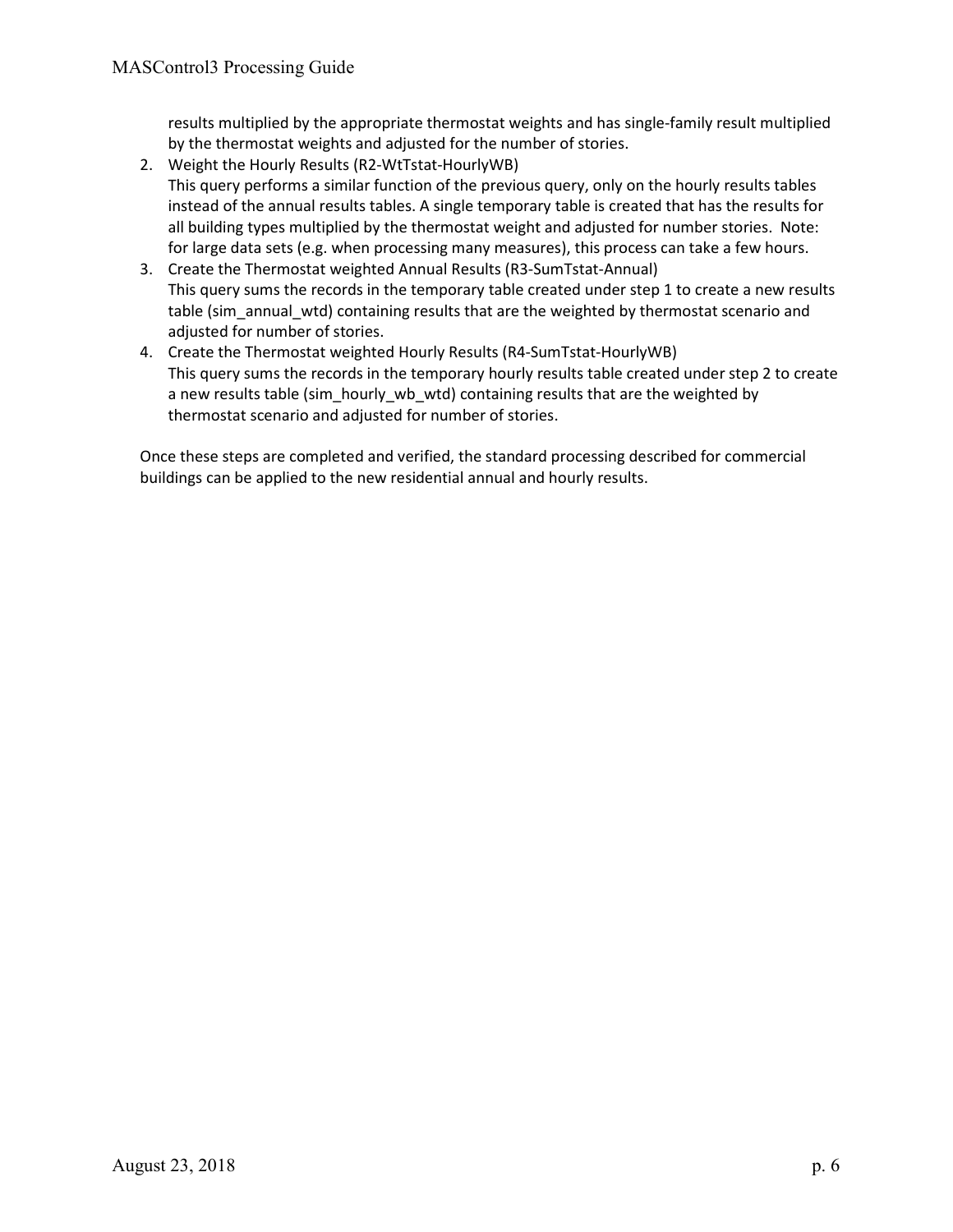# Part 2: MASControl3 Technology and Measure Development

#### Setup

Before making changes to the MASControl3 input database, the input data files need to be copied to the computer. From the ZIP file MC3\_Workbooks.ZIP, extract the folder MC3 Workbooks and all of its sub folders into the C:\MASControl3\ folder. It is possible to place MC3\_Data in another location, but the subfolders need to be kept in the same structure as they are found in the ZIP file. If an alternate location is used, the RootFolder in the file \MC3\_Workbooks\Tools\ImportTablesToDB.xlsm, sheet Main, needs to be changed to reflect the alternate location.

## Background

Measures are comprised of Technologies, which are assigned to up to three measure cases:

- 1. Measure Case: this is the improved efficiency condition.
- 2. Pre-Existing Baseline Case: this is the condition of the building before measure installation.
- 3. Code/Standard Baseline Case: this is the condition where the measure technology is changed to just meet the energy code or industry standard practice.

Each case is defined by one or more Technology IDs (TechID).

A Technology is a collection of data that defines aspects of a building component that are relevant to specific measures. Each Technology is assigned to a TechType. Each data item that defines the technology is defined by a Technology Parameter.

A TechType is a category of Technologies. The rule list that implements the technology data into the model is defined in the TechType. If a new TechType is created, new Parameters may also need to be defined.

The VariTech table is used to allow for baselines that depend on building vintage or other variables.

#### Create New Measures where TechTypes Already Exist

- 1. First check to see if Technologies already exist to support the new measures
	- a. In database, the Technology table lists all existing Technology definitions i. Filter by TechTypeID to see a list for a specific tech type.
	- b. If new Technologies need to be added, follow instructions in "Add New Technologies"
	- c. Run macro in the workbook /Tools/ImportTablesToDB.xlsm (sheet Main) to Transfer Tech Tables to database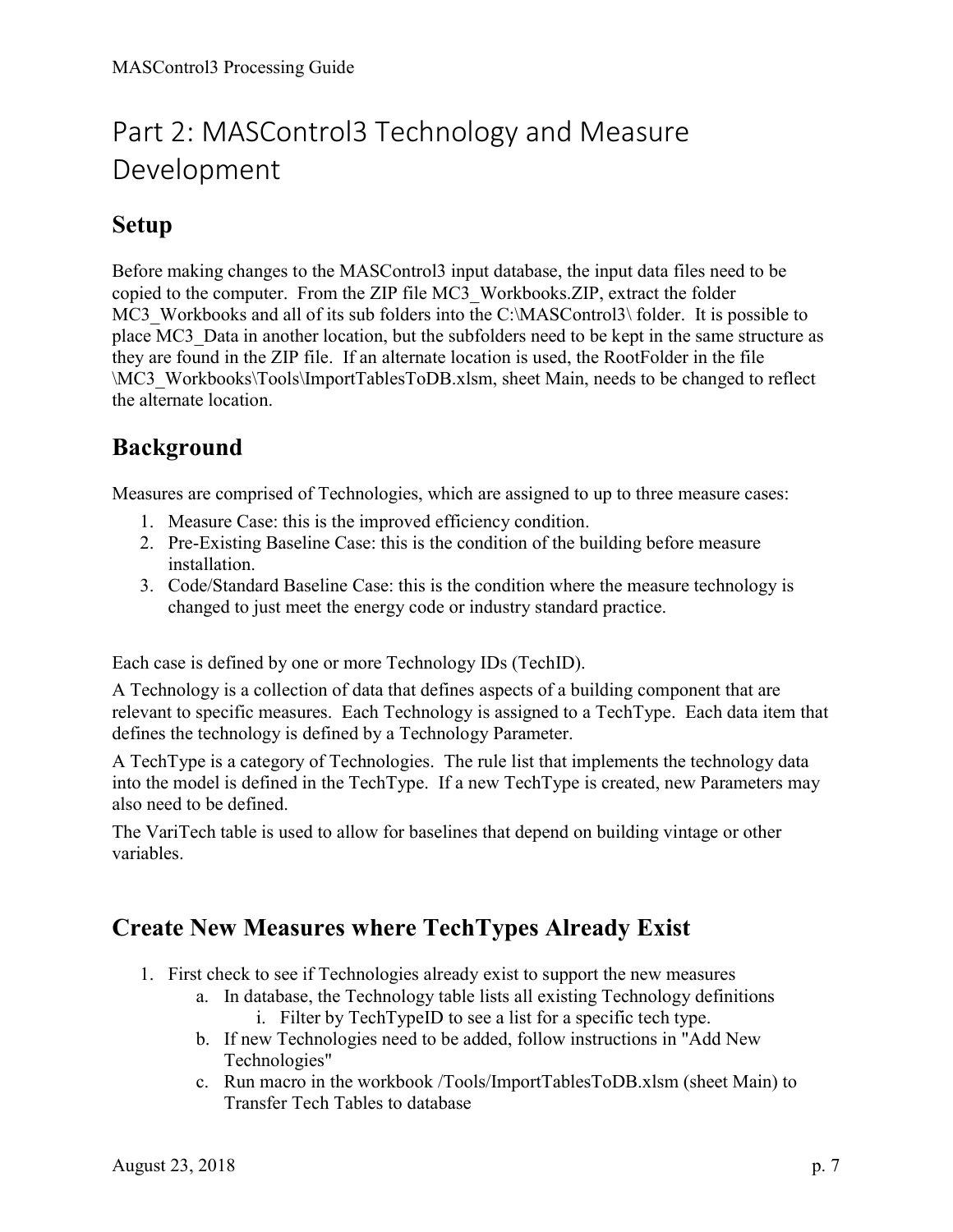- i. This will completely rebuild the following database tables: ParamDefn, Technology, TechID2Param, TechType
- 2. Add new measures to the appropriate measure workbook
	- a. Follow instructions in "AddMeasure"
	- b. Run macro in the workbook /Tools/ImportTablesToDB.xlsm (sheet Main) to Transfer Measure Tables to database
		- i. This will completely rebuild the Measures, TechLists, and MeasureApplicibility tables in the database
		- ii. After this step, the function "Convert Msr Tbl Nulls" must be run from the Setup tab of the MASControl3 program before running "Expand Database".

### Add New Technologies

1. Identify the appropriate Technology workbook to contain the new technologies:

| Workbook                      | <b>Technologies</b>                               |
|-------------------------------|---------------------------------------------------|
| TechData_PkgHVAC.xlsm         | DX AC and HP efficiencies                         |
| TechData MscHVAC.xlsm         | Miscellaneous HVAC, incl. fan control, economizer |
| TechData DHW2.xlsm            | Domestic water heating                            |
| TechData Envelope.xlsm        | Windows, walls, roofs                             |
| TechData_ResApplianceLtg.xlsm | Residential appliances and lighting               |
| TechData_NonResLtgPlugs.xlsm  | Nonresidential plug loads and lighting            |
| TechData Plant.xlsm           | Central plant                                     |
| TechData Msc.xlsm             | Miscellaneous                                     |

- 2. Check the TechTypeDefinitions tab of the Technology workbook to see if there is an existing TechType that works for the new technology.
	- a. If a new TechType is needed, then follow the instructions to "Add a new TechType".
- 3. Find the appropriate TechData tab of the Technology workbook. In some workbooks there is only one of these, while in others there are more, each with the suffix "TechData" in the tab name.
- 4. TechData tabs that include multiple TechTypes have a drop-down box near the top that can be used to select the TechType of interest. The only function of this drop-down is to reset the header values for Technology Parameter names to correspond with the TechType of interest.
- 5. Add rows to the TechData sheet to make space for the new Technologies
- 6. Copy formulas from an existing Technology for TechType#, GroupCode, and Tech Type Description
- 7. Enter TechTypeID
- 8. Enter TechID (this is typically built with a formula based on key Parameter values)
- 9. Enter Parameter values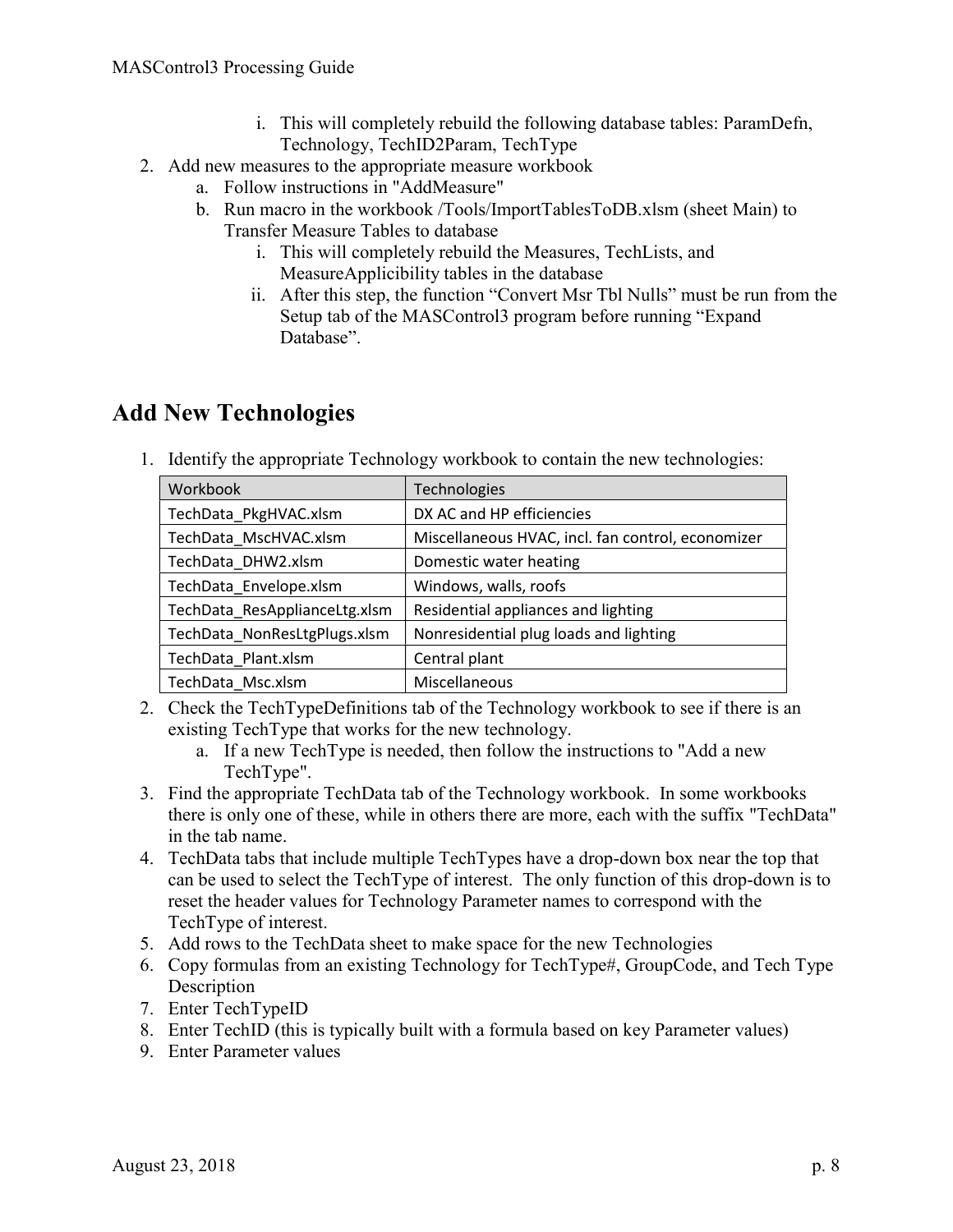## Add New Measures

Measure Case

- 1. Each measure can have up to three cases
	- a. Measure case (Msr) is always required; this is the measure level
	- b. Pre-existing case (Pre) is optional
	- c. Code/Standard case (Std) is optional

Technology Assignments

- 1. If a measure for this TechType(s) does not already exist
	- a. Need to establish layout for the TechType in the Measures workbook
		- i. Use ID part## columns to enter data to differentiate measures
		- ii. Use formulas to build MeasureID, Description and TechIDs from the ID\_parts
	- b. TechIDs are assigned by one or more of three methods
		- i. Direct assignment of TechID in the Measures workbook; use this if:
			- 1. There is only one technology in the measure
			- 2. The technology does not change with BldgType, Climate, Vintage, or HVAC type
		- ii. Assignment of VariTech reference IDs
			- 1. Use this if a measure case varies by climate, vintage, BldgType or HVAC
			- 2. Use of MultiTech reference IDs (can be used in conjunction with VariTech reference IDs)
			- 3. Use this if a measure case is defined as a combination of technologies (e.g. HVAC Maintenance = Refrigerant Charge Adjustment + Duct Sealing)
		- iii. Use of MultiTech reference IDs (can be used in conjunction with VariTech reference IDs)
			- 1. Use this if a measure case is defined as a combination of technologies (e.g. HVAC Maintenance = Refrigerant Charge Adjustment + Duct Sealing)

#### 2. Applicabilities

- a. A measure can be specified as applicable based on BldgType, Vintage, HVAC type, and Climate Zone
	- i. Each category has an "Any" column to select all items in that group

## Add VariTech data to NonTech Workbooks

The VariTech data is established in the NonTechWorkbooks

- 1. Find the appropriate NonTechWorkbooks/Worksheets to add the VariTech columns
	- a. If the appropriate workbook/worksheet can't be easily found by browsing the workbooks, follow these steps for the input database tables
		- i. Find the TechTypeID in the TechType table